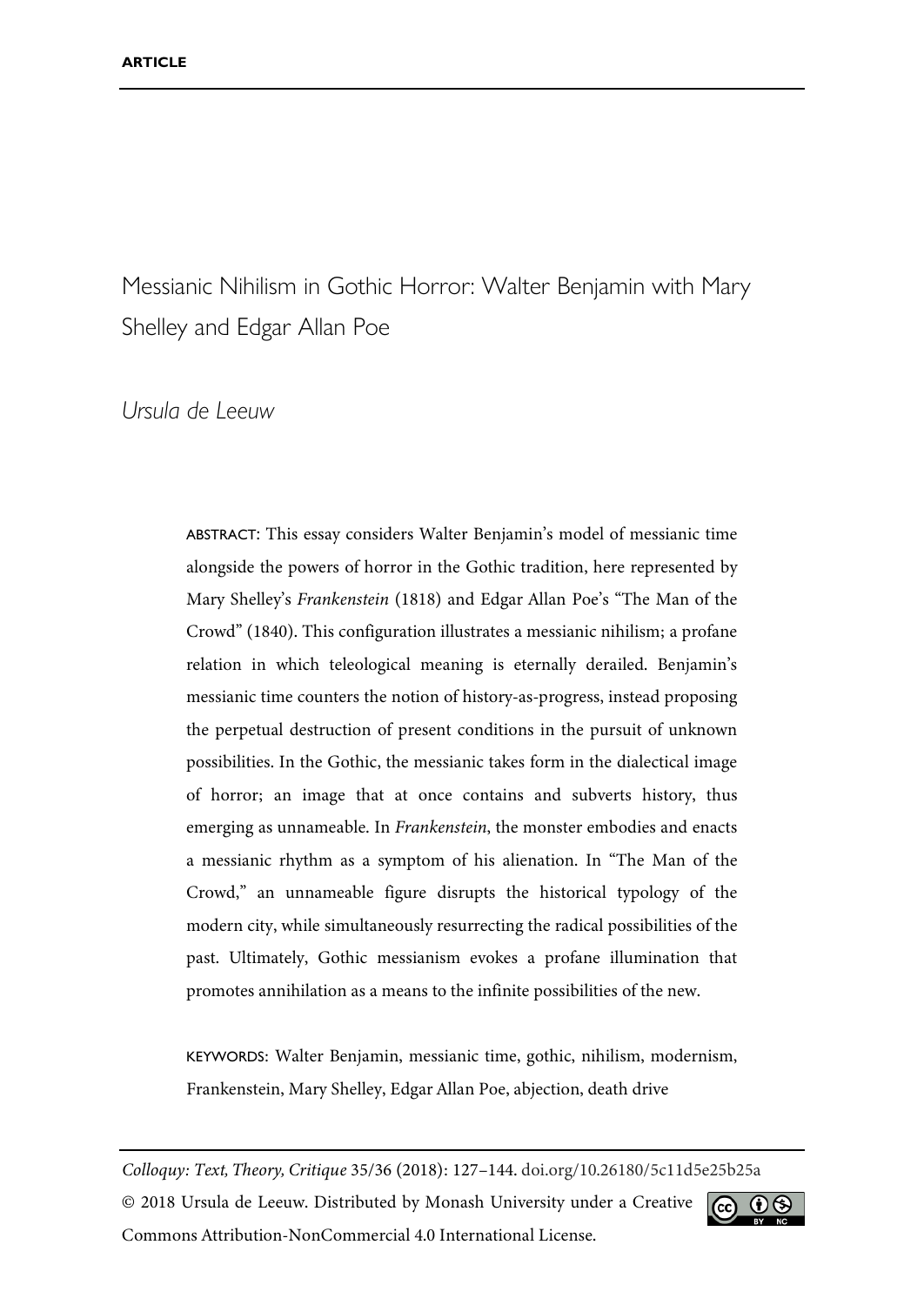In speculative fiction, the contemplation of the future is a persistent spectre that raises various ethical questions. These ponderings often result in apotheotic predictions, or the use of futurity as a diagnosis for contemporary issues. But what does it mean to deny the future altogether? To recoil from innovation in the face of its most horrific incarnations? This is a speculation that the Gothic embodies and to which the theories of Walter Benjamin testify. In this essay I will outline Benjamin's theory of messianic time, which is central to his critique of history-as-progress. I will then locate gothic fiction within this rhetoric, focusing on Mary Shelley's *Frankenstein* (1818) and Edgar Allan Poe's "The Man of the Crowd" (1840). Central to Benjamin's critique is his analysis of modernity and the transformation of history in the capitalist metropolis. Herein, the modern commodity transforms the way history operates; it is no longer teleologically perceived, but rather anachronistically experienced through cultural trends. Benjamin's theory of the messianic operates within the modern perception of time, while also divorcing it from its existence-as-commodity. The messianic relation is thus a perpetual rupturing of conditions in which all histories erupt in the now as *an eternity of unknown possibilities*. It is in the investigation of the unknown that Benjamin demonstrates his allegiance with Romantic and Gothic dialectics, while simultaneously comprehending the conditions of modernism. Therefore, gothic fiction provides fertile ground for an interpretation of Benjamin's messianic discourse. In the gothic narrative, the messianic image is one of horror. In the psychological rupture produced by the horrific confrontation, the possibility for new possibilities can be felt outside of the continuum of history. The only future that can be desired after witnessing the horrific is one of an infinite derailing—the messianic as a counter to civilisation itself. This is messianic nihilism; an approach in which teleological meaning is destroyed without lament in an eternally annihilating process. In order to fully comprehend the messianic, I will begin with an explanation of Benjamin's theoretical framework.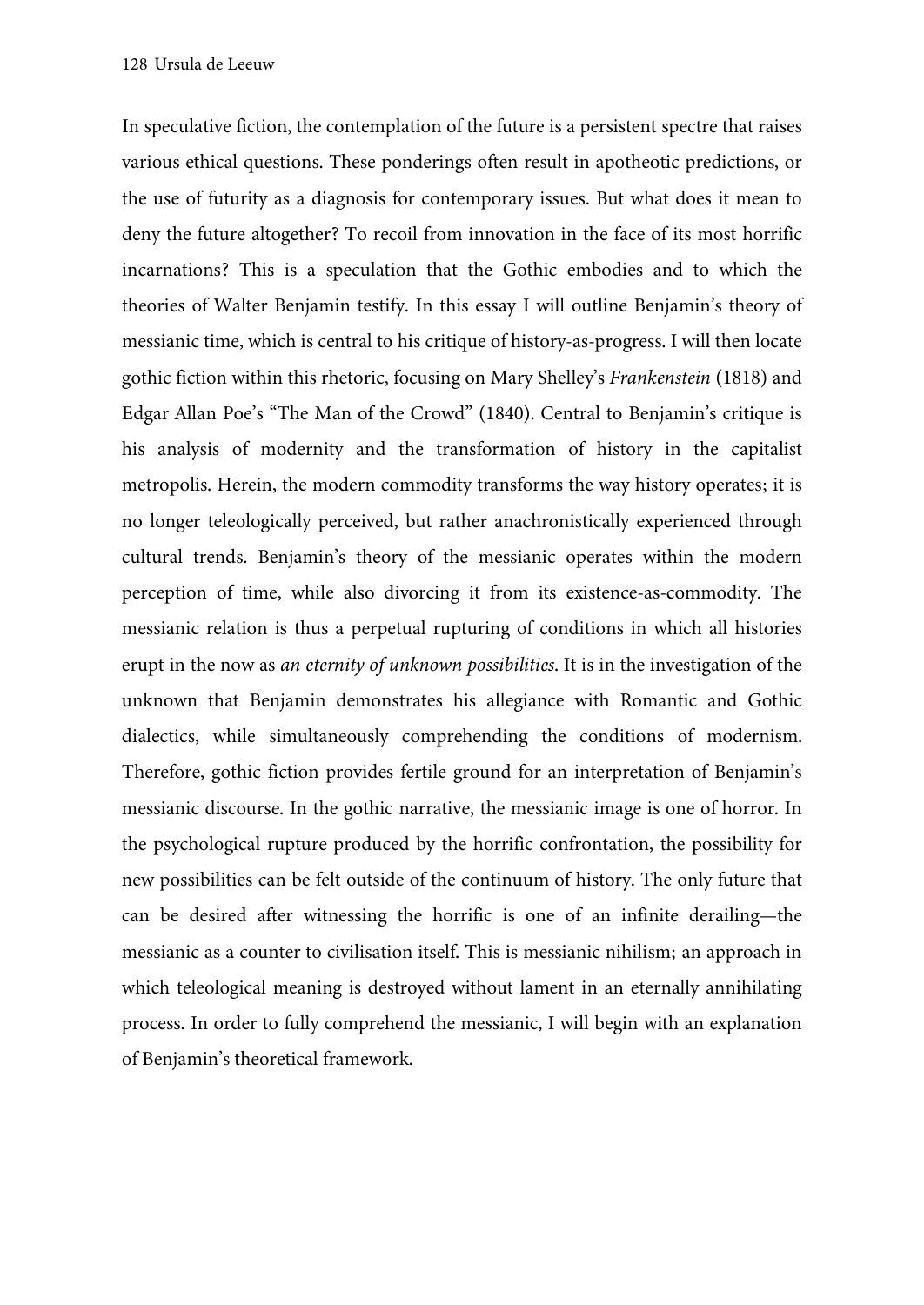#### BENJAMIN'S MODERNITY AND THE MESSIANIC DEATH DRIVE

The theory of messianic time permeates the broader discourse of Benjamin's historical materialism. For Benjamin, the messianic is key to countering the capitalist, Social Democratic view of history-as-progress delineated in "Theses on the Philosophy of History":

Social Democratic theory, and even more its practice, have been formed by a conception of progress which did not adhere to reality but made dogmatic claims. Progress as pictured in the minds of Social Democrats was, first of all, the progress of mankind itself. … Secondly, it was something boundless, in keeping with the infinite perfectibility of mankind. Thirdly, progress was regarded as irresistible, something that automatically pursued a straight or spiral course. … A critique of the concept of such a progression must be the basis of any criticism of the concept of progress itself.<sup>1</sup>

To Benjamin, progress is an inherently problematic construct as it is measured by a teleological understanding of future achievement, rather than change in the immediate present. History is thus automatically understood as the progress of humanity due to its relation to linear time. In modernity, this understanding of history and time is transformed by the acceleration of commodity production which, in turn, increases cultural transitoriness. In the modern commodity form, newness is a mode of experience in the commodity: "Newness is a quality independent of the use value of the commodity. It is the origin of semblance that belongs inalienable to images produced by the collective unconscious. It is quintessence of that false consciousness whose indefatigable agent is fashion." <sup>2</sup> The old continuously reemerges in the new as the tides of fashion ebb and flow, thereby perpetually transforming the landscape of the city. $3$  The status quo of the modernist cityscape is thus *change itself*. While, to Benjamin, modern consciousness allows for new ways of thinking outside of teleological history, it remains problematic due to its reliance on the market economy. Thus, Benjamin sought in messianic time a new relation with history that reaches beyond teleology and the commodified novelty of the new.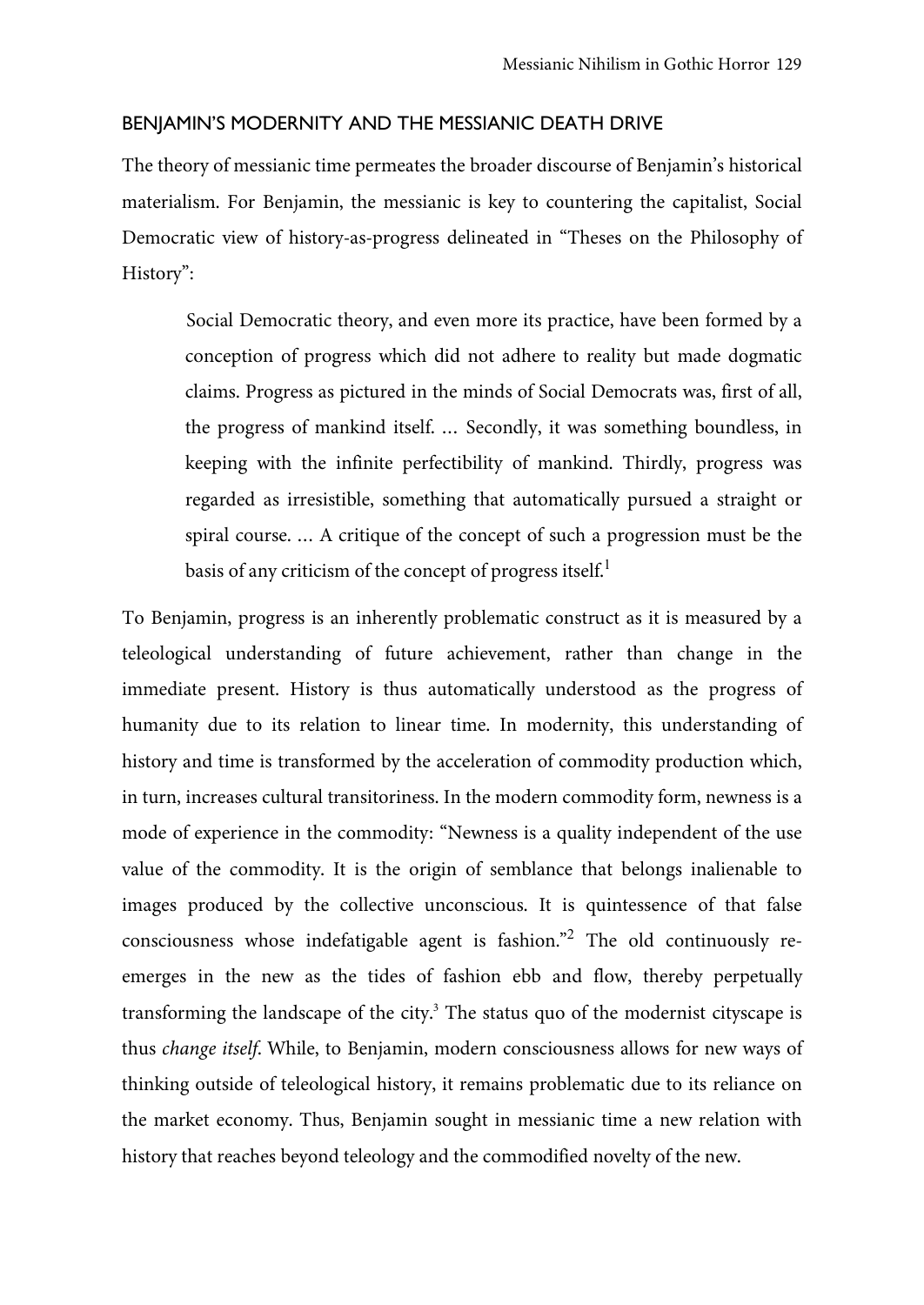To Benjamin, the messianic is neither a purely theological or metaphorical concept. Rather, it is the displacement of the Judeo-Christian "messianic" into the profane.4 Herein, the Messiah can only be defined in relation to its absence. The lack of the final Utopia, the Messiah, the Kingdom of Heaven, creates an antithetical tension with the belief in history-as-progress and its reliance on teleology. The messianic in the profane *is* the tension between the teleological claim on the present and the chaotic perception of history in the modern metropolis.<sup>5</sup> The messianic thus recognises the belief in teleology as a false truth—a realisation mediated by modern consciousness but not restricted by its economies. What, then, is the dialectical substance of the messianic, and how does it attempt to move outside pre-established systems of thought? This is understood through the definition of three key factors: *happiness as messianic rhythm*, *the weak messianic power,* and finally its *nihilistic method*.

In "Theses," Benjamin outlines the complex order of happiness, redemption, and the messianic within the profane:

Our image of happiness is indissolubly bound up with the image of redemption. … The past carries with it a temporal index by which it is referred to redemption. There is a secret agreement between past generations and the present one. Our coming was expected on earth. Like every generation that preceded us, we have been endowed with a *weak* messianic power, a power to which the past has a claim. That claim cannot be settled cheaply. Historical materialists are aware of that.<sup>6</sup>

Happiness is related to persistent redemption; a process invoked by the modern culture of history in which the past never dies but is persistently present.7 The redemptive impulses of the past simply amount to the profane existence of the present which, by pointing back, expose history in its a-teleological incompleteness.<sup>8</sup> This is humanity's *weak* messianic power that is so because history has a claim on it, yet nonetheless promotes messianic redemption. In redemption, the modern revolutionary acknowledges messianic time as not in the presence of the Messiah, but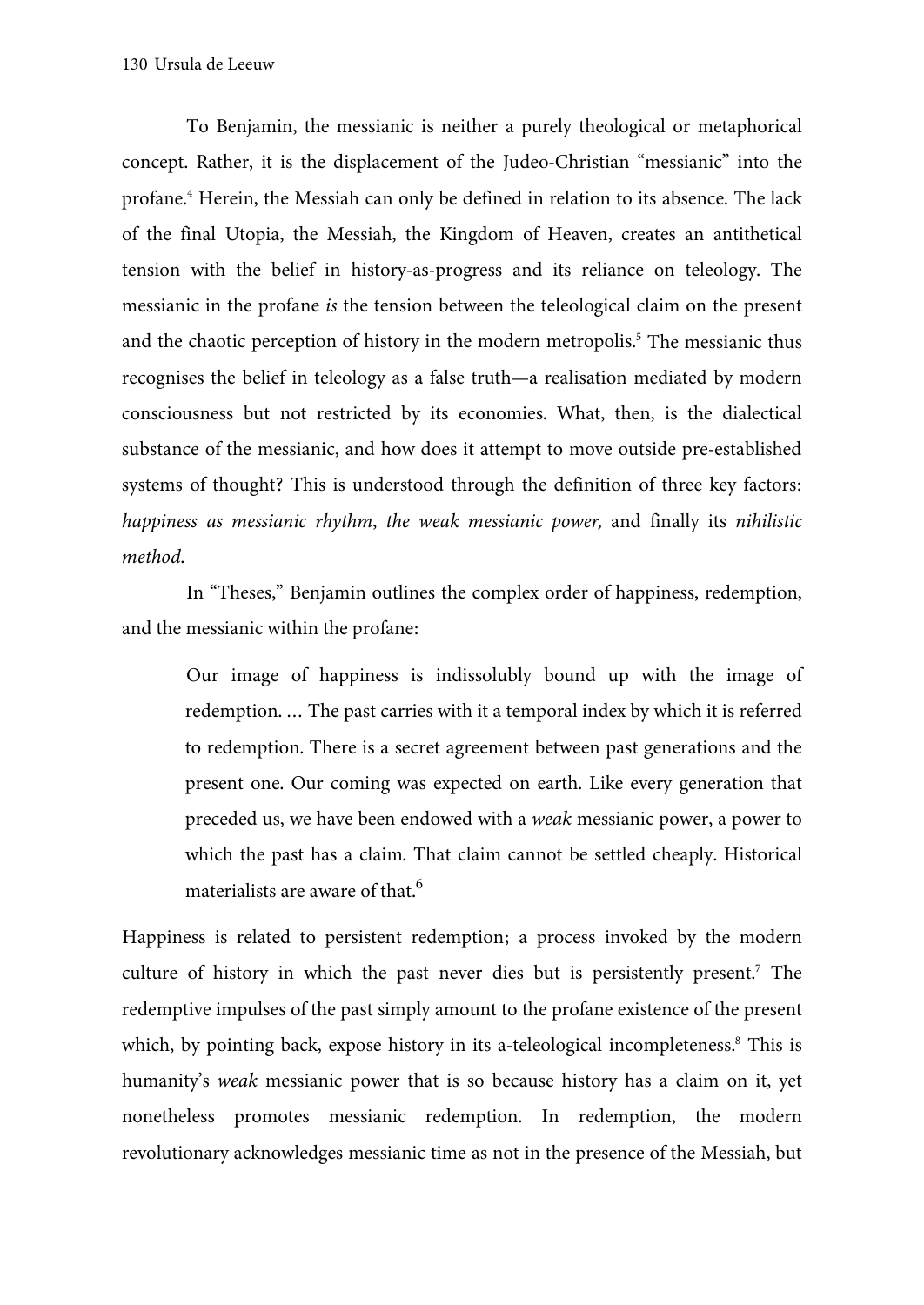in the profane work of humanity as they respond to the past in the present.<sup>9</sup> The historical materialist understands that the state of messianic perfection can spontaneously manifest at any moment through profane redemption.<sup>10</sup> Thus, true happiness-through-redemption is the revolutionary's thirst for the truly new, the unknown, in its past and present possibilities.<sup>11</sup> It is "the awareness that they [the revolutionaries] are about to make the continuum of history explode."<sup>12</sup> Yet there is an intrinsic aspect of happiness as the messianic rhythm that needs to be addressed–that of its *nihilistic method*. Benjamin addresses this in the final passage of the "Theologico-Political Fragment":

For in happiness all that is earthly seeks its downfall, and only in good fortune is its downfall destined to find it. …To the spiritual *restitutio in integrum*, which introduces immortality, corresponds a worldly restitution that leads to the eternity of downfall, and the rhythm of this eternal transient worldly existence, transient in its totality, in its spatial but also in its temporal totality, the rhythm of Messianic nature, is happiness. For nature is Messianic by reason of its eternal and total passing away. To strive after such passing, even for those stages of man that are nature, is the task of world politics, whose method must be called nihilism.<sup>13</sup>

Benjamin's messianic perspective is nihilistic as it acknowledges, and celebrates, the lack of meaning in a culture of transitoriness. In this way, the messianic seeks to be like nature in its unrelenting process of destruction and rebirth. Therefore, true messianic happiness comes from a "total passing away" of historical economies, an eternal downfall or ruination of them.14 To elaborate, in "Theses" Benjamin emphasises the importance of classless society as a model for looking beyond capitalism and its grasp on history. Herein, the messianic desire for classlessness is not an end goal but rather a "frequently miscarried, ultimately achieved interruption."15 The messianic is not progression *or* regression—such measurements only concede to the judgement of teleology. Rather, the messianic is a "standstill" of historical time through constant rupture. The messianic seeks the discovery of histories that cannot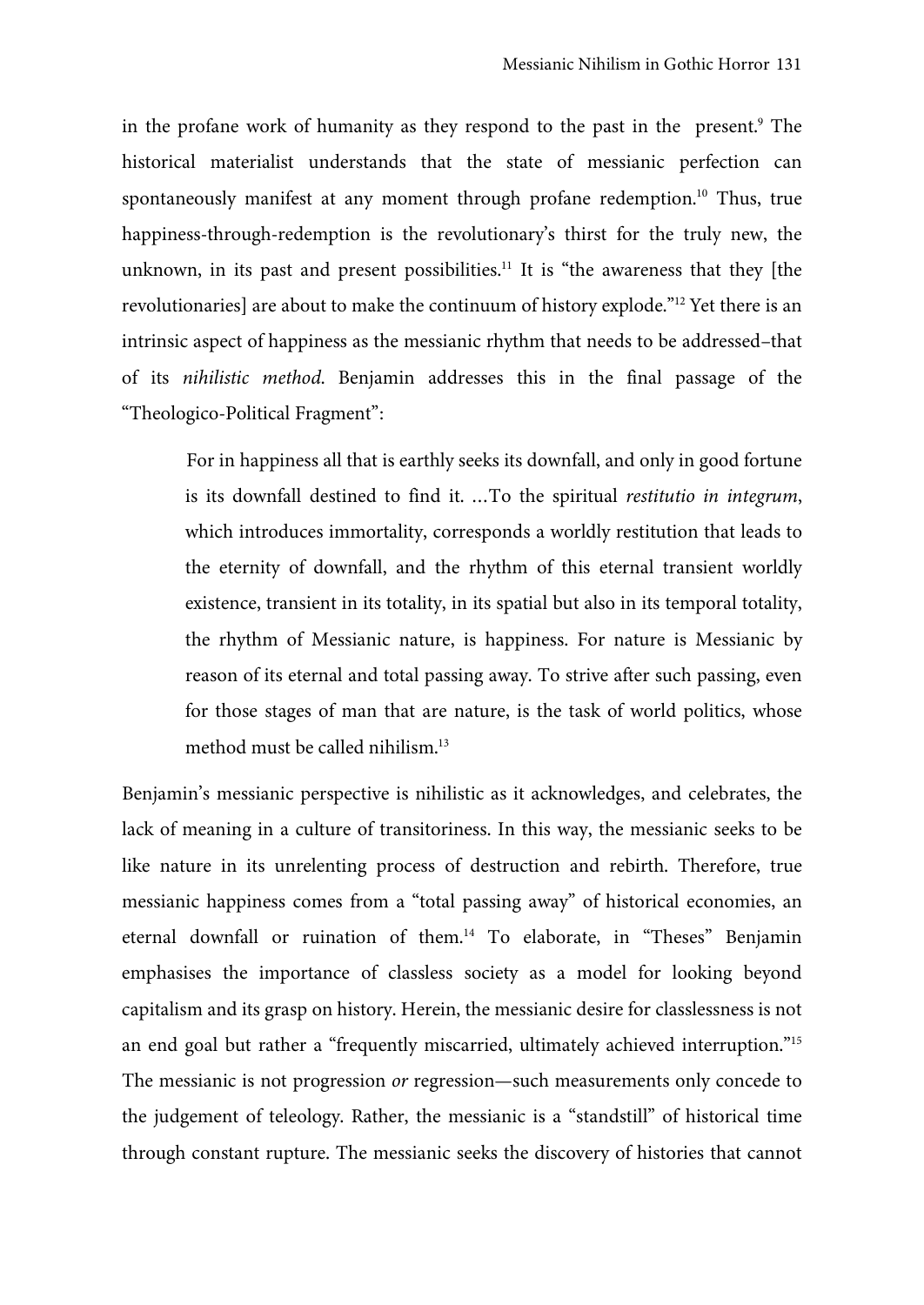be measured, for such scales have not been invented yet. Through an immortal process of interruption, the modern revolutionary continuously destructs and reforms in search of the new outside novelty. This nihilistic method could be promoted as a companion to Freud's death drive—an infinite derailing that reaches beyond the pleasure principle. In the death drive it is the repetition toward satisfaction that, when obstructed by the inevitable repressions, chooses to take the "backward path" and "advance in the direction in which growth is still free—though with no prospect of bringing the processes to a conclusion or of being able to reach the goal."<sup>16</sup> It is a constant striving against progress towards nothing or, as Benjamin describes elsewhere, "the fulfillment of an unimproved humanity."17

# THE MESSIANIC IN GOTHIC FICTION AND THE DIALECTICAL IMAGE OF **HORROR**

If Benjamin's messianic rhythm is happiness, then gothic literature's happiness is horror. By nature of an alienated and repressed existence, the only way one can meet with the new is in the rupture of the psyche as it's confronted by the horrific. Like the historical materialist, the gothic hero understands the death of teleological time in the realm of profane annihilation. But what might a messianic figure look like? Here it is useful to explain yet another element of Benjamin's messianic discourse—that of the dialectical image: "It isn't that the past casts its light on what is present or that what is present casts its light on what is past; rather, an image is that in which the Then and Now come together into a constellation like a flash of lightening."18 Understanding history as a spectre that persistently haunts the collective unconscious, the Gothic meets historical time with the dialectical image of horror. The image of horror does not commodify or inform the old and the new, but forces their collision. It is "like a flash of lightening" striking through the continuum of history. In its chaotic interruption, the dialectical image of horror is thus messianic. It is in this way that the image of horror is feared; for it is the unknown Other that collapses the foundations of pre-established knowledge and ethics. Frankenstein's monster and Poe's man of the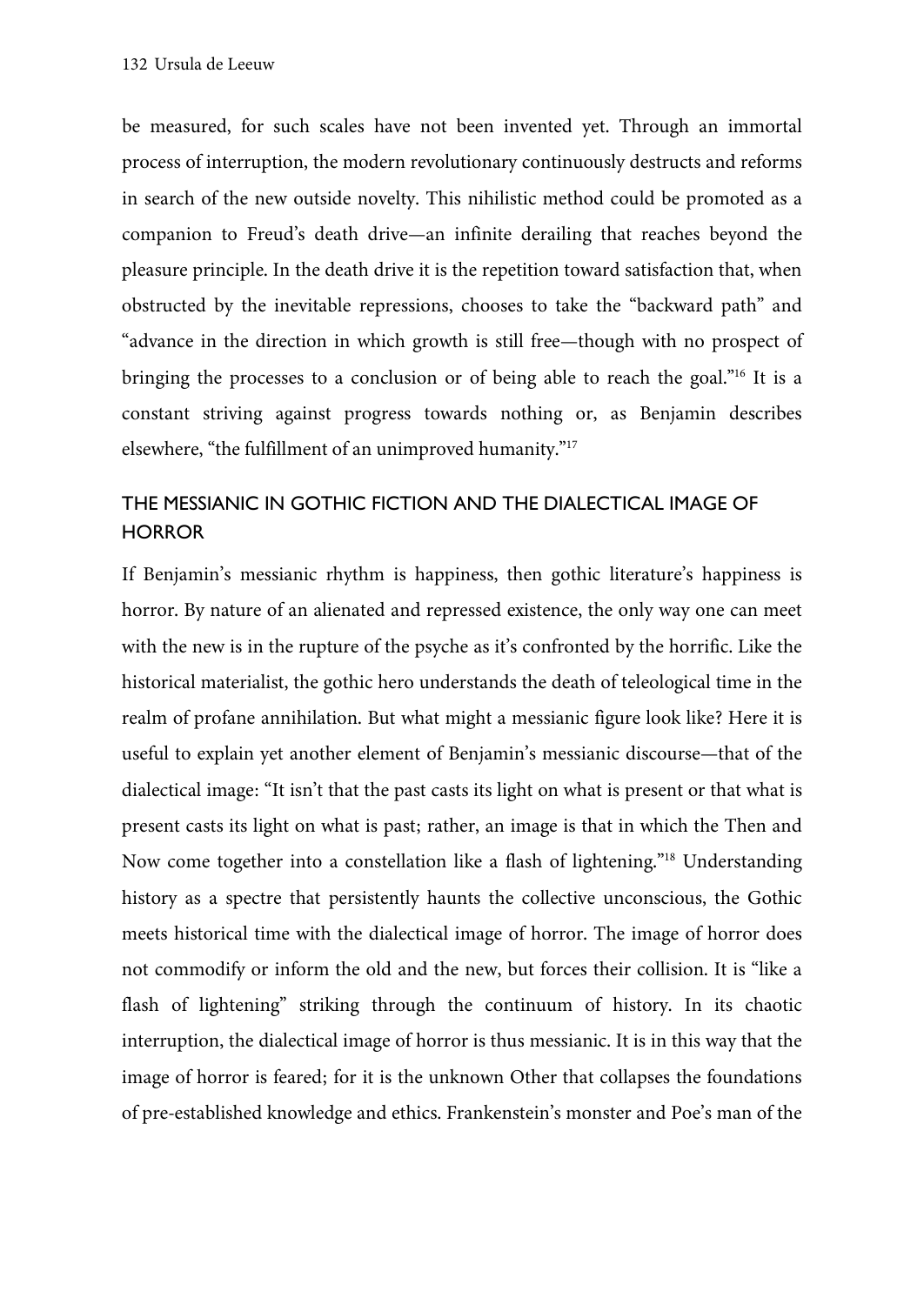crowd are key instantiations of the dialectical image of horror, an analysis of which will further illuminate the messianic capabilities of the Gothic.

#### *FRANKENSTEIN* AND THE MESSIANIC DEMON

Mary Shelley's *Frankenstein* is frequently considered the height of Gothic Romanticism—a period in which romantic nihilists discarded reason for a fascination with irrationality, chaos, and the death of God.<sup>19</sup> From this perspective, the hero is one who challenges hegemonic authority not through ascension, but through a meteoric descension. They travel through *Weltschmerz* (alienation, suffering, misanthropy) towards the violation of the most sacred natural laws, emerging as beyond both God and man.<sup>20</sup> No hero better embodies this archetype like Frankenstein's monster; he is at once a life that defies all life and the ultimate destroyer. However, before analysing the monster's journey we must first understand his genesis.

Victor Frankenstein endeavours to play God. To him life and death appear as "mere ideal bounds." They are limits that he endeavours to break through and "pour a torrent of light into our dark world."<sup>21</sup> He wishes to "explore unknown powers and unfold the world to the deepest mysteries of creation."22 As a "student of unhallowed arts" (or what may be interpreted today as a scientist), Victor can only satiate this desire for the unknown by committing the ultimate crime against nature.<sup>23</sup> Shelley's initial description of the monster emphasises the horrific results of this abhorred transgression:

His yellow skin scarcely covered the work of muscles and arteries beneath; his hair was of a lustrous black and flowing; his teeth of a pearly whiteness; but these luxuriances only formed a more horrid contrast with his watery eyes, that seemed almost of the same colour as the sun-white sockets in which they were set, his shrivelled complexion and straight black lips.<sup>24</sup>

The monster's flesh barely covers the body's inner workings; the beauty of his hair and teeth only intensifying the horror of his deathly features. He is a walking cadaver, a mobile form of what psychoanalyst Julia Kristeva calls the abject. As an abject figure, the monster "disturbs identity, system, order … does not respect borders, positions,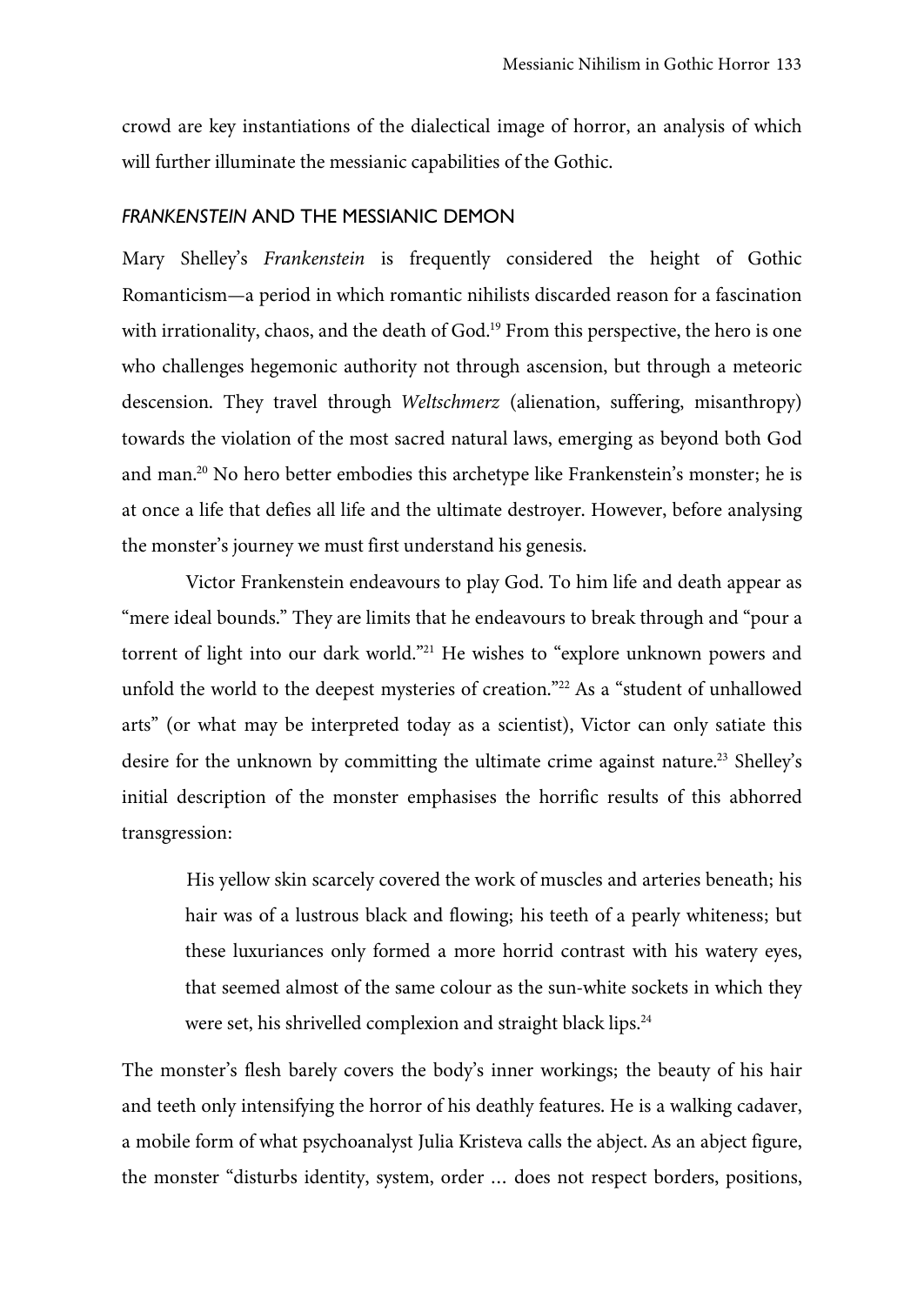rules."25 His very presence "shatters the wall of repression" the ego has built to operate within civilised life.<sup>26</sup> The mere sight of the monster is already messianic as is disrupts the repressions that make existence within teleological economies of knowledge liveable. Furthermore, he is the quintessential dialectical image of horror; at once the impossibility of scientific creation and the sheer mortality of man—the past and present colliding in the now as horrific rupture. This is made even more complex as the monster's intellectual development transgresses his abject appearance.<sup>27</sup>

Once exposed to world, the monster learns with the mind of an infant. He experiences the natural world with a feeling of wonder and joy. Yet this joy quickly turns into suffering as he learns of his perceived monstrousness. This becomes clear as he learns of language and custom, principally achieved through the observation of a French family and the acquisition of three key texts in the Western canon; Goethe's *The Sorrows of Young Werther*, Plutarch's *Lives* and Milton's *Paradise Lost*. On *Werther* he states: "The disquisitions upon death and suicide were calculated to fill me with wonder. ... I inclined towards the opinions of the hero, whose extinction I wept."<sup>28</sup> In Plutarch he "read of men concerned in public affairs, governing or massacring their species."29 Finally, in *Paradise Lost* he learns of utopia and its downfall, hereby disassociating from the divine relationship between creator and created—"I considered Satan as the fitter emblem of my condition."30 In these fictions of Western civilisation, heartbreak, and downfall, the monster becomes aware of his alienated position. This is heightened as he is rejected by the French family who can only perceive horror in the presence of his longing. Here the monster illustrates an important aspect of Benjamin's happiness: that the redemptive desire for new possibilities, in fact, often "passes through misfortune, as suffering."31 Happiness as the messianic rhythm is thus principally desired from the position of alterity. Thus, from the monster's perspective, it is history itself that is monstrous and incomplete; it does not allow for realisations of the profane order to which he belongs. In this messianic realisation, the monster's redemptive trajectory towards happiness takes the form of destruction. With the knowledge of history haunting him as he haunts others, he does not seek to improve but to destroy, not to get out but to dig deeper into the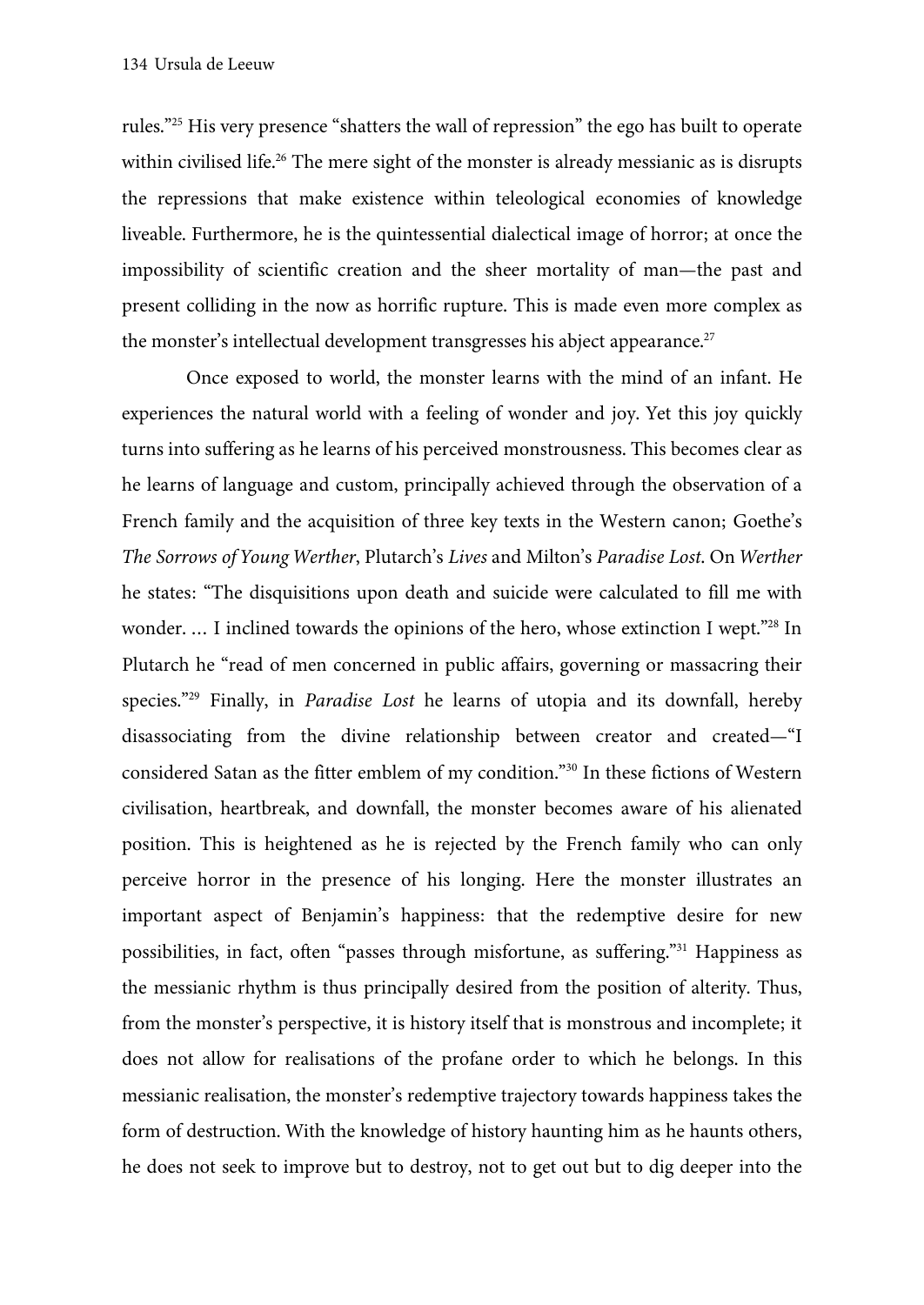profane. His destruction is directed towards the "eternal passing away" or undoing of humankind as a locus for the conditions of suffering. Murder and vengeance punctuate the monster's messianic path. This begs the question–what is the relationship between the desire for new possibilities and the prevalence of evil in the monster's messianic character? This is illuminated by Benjamin's discussion of moral idealism in his essay on Surrealism.

In "Surrealism," Benjamin expresses a desire to overcome political moralism through art. This desire was matched in the work of the Surrealists, in which the sacred, moral order was eclipsed by a profane illumination. Explorations of the unconscious and the destitute separated the Surrealists from political idealism, toward a new beyond novelty; the new of the unknown.32 Benjamin further elaborates on the ethics of profane illumination by delineating a "cult of evil" to which the Surrealists and other important creators belong:

One finds the cult of evil as a political device, however romantic, to disinfect and isolate against all moralizing dilettantism … how naive is the view of the Philistines that goodness, for all the manly virtue of those who practice it, is God-inspired; whereas evil stems entirely from our spontaneity, and in it we are independent and self-sufficient beings. … Dostoyevsky's God created not only heaven and earth and man and beast, but also baseness, vengeance, cruelty. … That is why all these vices have a pristine vitality in his work; they are perhaps not "splendid," but eternally new, "as on the first day," separated by an infinity from the clichés through which sin is perceived by the Philistine.<sup>33</sup>

In the cult of evil there is no humanist binary binding virtue and sin to pre-ordained value systems. In the reality of Dostoevsky's work there is a different ruling order at play; not a dichotomy which pits God against Satan, but an altogether different relation in which vices and virtues appear as eternally new. It is in this way that images of the repressed unconscious erupt in a "revolutionary nihilism"; a celebration of the unknown chasm cast open by the death of meaning.<sup>34</sup> The resemblance to Friedrich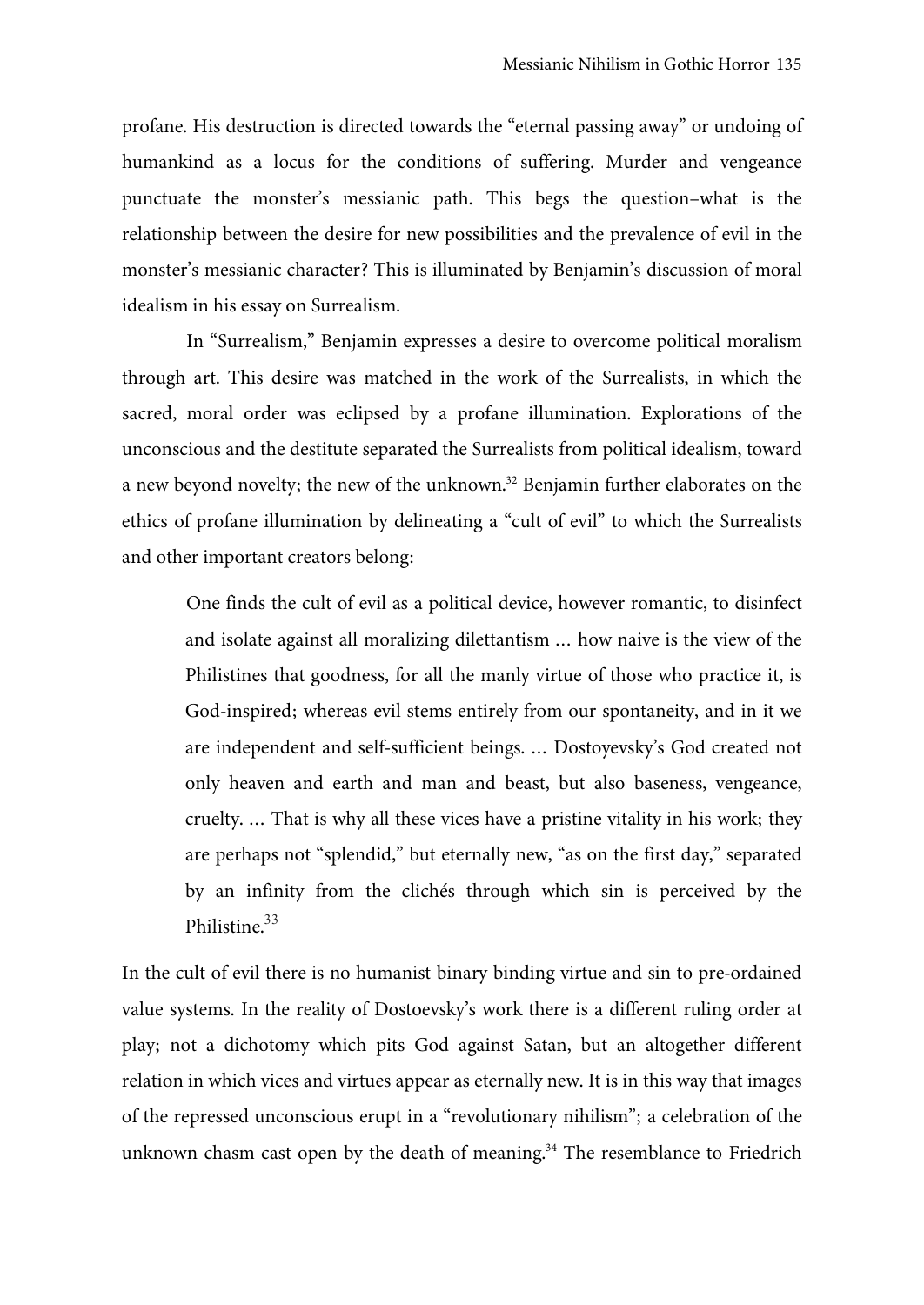Nietzsche's death of God cannot be ignored here, as to kill God is to reject the ruling moral order and think anew.<sup>35</sup> The death of God is what relates profane illumination (and the messianic eternity of possibilities herein) to the demonic. This is paramount to understanding the monster's rejection of ethical frameworks as a messianic act of profane illumination, utilised by Shelley as an anarchistic literary device. Shelley's God is man—the scientist Victor Frankenstein. In this reality, the chaos of the profane runs free—the monster acting as a perverted prophet in his rampage of annihilation. In his first act of destruction, the monster no longer laments his rejection from the taxonomy of the good. Instead, he seeks to kill God; his creator. While acting as a messianic object of horror, his messianic turn as a subject sets his nihilism "on fire" as he declares "everlasting war against the species, and, more than all, against him who had formed me, and sent me forth to this insupportable misery."<sup>36</sup> He turns to evil in a declaration against the laws of God that, in their social iterations, condemn the Other to sorrow. His actions are monstrous for, in the cult of evil, there are no moral acts, but only horrors that are seen with eternally new eyes at the point of messianic rupture.

Shelley's *Frankenstein* illuminates Benjamin's messianic time in ways that can only be imagined by fiction. The monster is a messianic object; the horror of his physicality disrupts historical time and brings the possibility for new possibilities into the Now. But what makes the monster truly unnameable is that he is not just an object, but a subject with desires and motivations. The monster thinks with a human mind but sees with inhuman eyes the horrors of human history. In the messianic rhythm of destruction, the monster rejects the improvement of humanity, instead desiring a world that is profoundly post-human. While *Frankenstein* is exemplary of destruction and the demonic in the messianic, Poe's "The Man of the Crowd" illustrates a messianic distortion of the commodified conditions of modernity.

### POE, MODERNISM, AND THE MESSIANISM OF THE *FLÂNEUR*

In Poe's "The Man of the Crowd," the modern cityscape is profoundly perverted through the profane illuminations of the Gothic. This is principally achieved through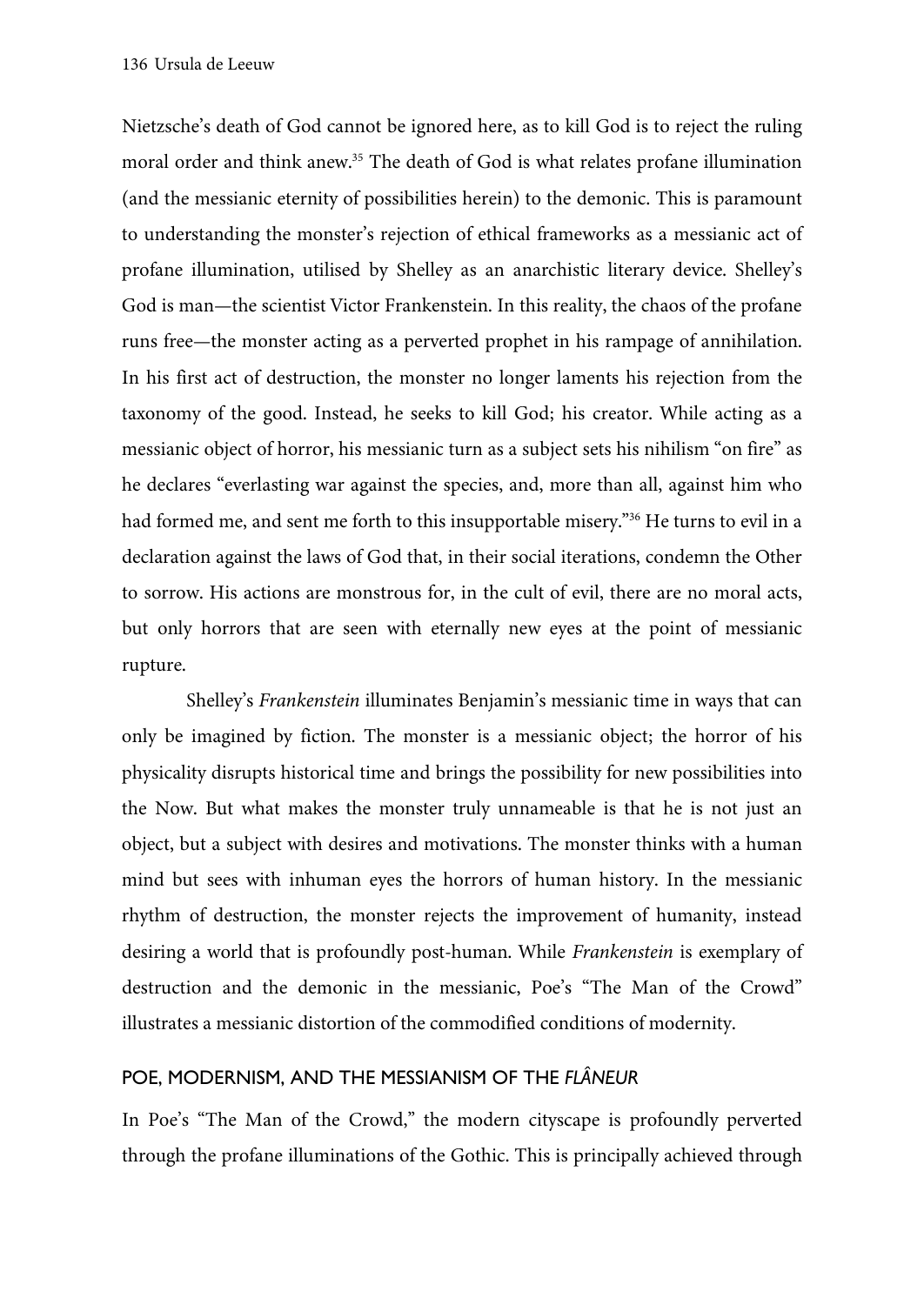the perspective of the *flâneur*. Benjamin's discourse on the *flâneur* is thus useful here in understanding Poe's story as exemplary of the messianic in the modern metropolis. As Benjamin describes, the qualities of the *flâneur* were both dissolved and popularised with the expansion of the market economy. Once a marginalised figure (Benjamin has described the gaze of the *flâneur* as it falls on the city the "gaze of the alienated man"), the rise of consumerism imbued all city dwellers with the characteristics of the *flâneur*. <sup>37</sup> Herein, the dreamlike observation of boulevards and arcades was standard practise for the modern consumer in the experience of commodity fetishism. The practise of *flâneurie* was transformed into a fundamental experience of modern life—its representation in art and literature now produced with an illusory imagination disconnected from alterity. As summarised by Susan Buck-Morss in "The Flaneur, the Sandwichman and the Whore: The Politics of Loitering": "If at the beginning, the flaneur as private subject dreamed himself out into the world, at the end, flaneurie was an ideological attempt to reprivatize social space, and to give assurance that the individual's passive observation was adequate for knowledge of social reality."38 Thus the perception of the *flâneur* comes to categorise the city into a stable typology, ignoring the chaotic intensities of the urban landscape with its all its gaps and slippages.39 In the gothic landscape of Poe, the "tale of the *flâneur*" (as reiterated many times in modern novels of the crowd) is corrupted. Through the introduction of a dialectical image of horror, the psyche of the *flâneur* is cracked open upon confronting the unnameable.

The story begins with a foreshadowing of the horrors to be divulged, the narrative's central phrase: "*er lasst sich nicht lessen*," "it does not permit itself to be read."40 In anticipating the tale, Poe states:

Men die nightly in their beds, wringing the hands of ghostly confessors, and looking them piteously in the eyes—die with despair of heart and convulsion of throat, on account of the hideousness of mysteries which will not suffer themselves to be revealed. Now and then, alas, the conscience of man takes up a burden so heavy in horror that it can be thrown down only into the grave. $^{41}$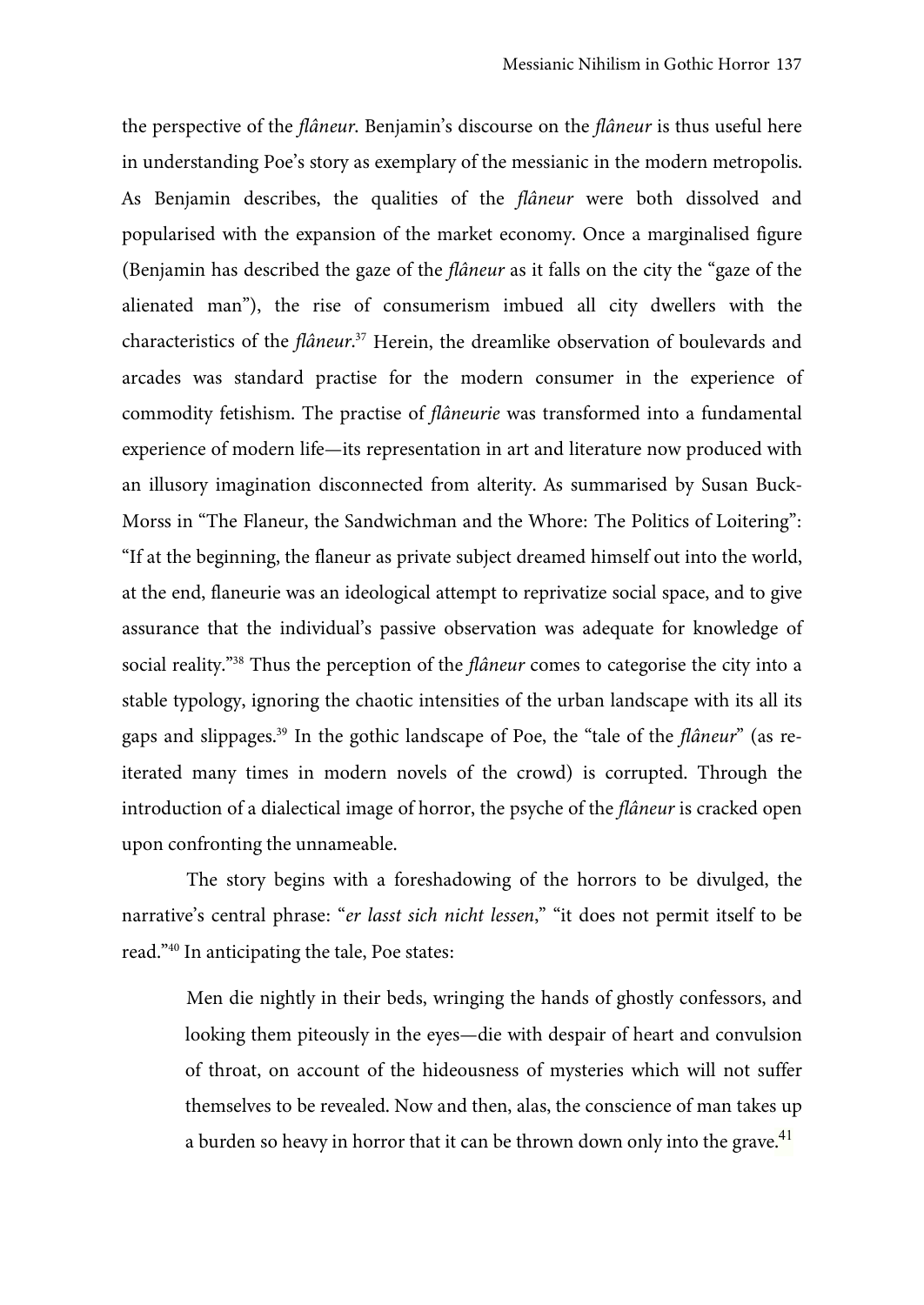The truth of the unnameable is so horrific it cannot be ignored. Its grotesque mysteries ooze through the boundaries of repression, eternally returning through dreams that irredeemably corrupt the psyche. Only in death can this burden be relieved. Already the messianic-as-destruction can be understood as central to Poe's story.

The tale itself begins with an unnamed protagonist observing the crowded cityscape from a London coffee-house window. From this vantage point, they "easily identify" individuals in each social class. The narrator takes pride in reading this urban social configuration from nobles to beggars, criminals to lepers: "the tribe of clerks was an obvious one," "the gamblers, of whom I descried not a few, were still more easily recognizable."<sup>42</sup> In their self-assurance the protagonist proclaims: "Although the rapidity with which the world of light flitted before the window prevented me from casting more than a glance upon each visage, still it seemed that, in my peculiar mental state, I could frequently read, in even that brief interval of a glance, the history of long years.43 In the urban crowd, it is as though the entire history of western civilisation is passing before their very eyes. Here we are reminded of Benjamin's idea of the modern landscape wherein the past and present can be perceived at once. However, the *flâneur*'s ease of observation is jeopardised when one figure particularly arrests their attention:

With my brow to the glass, I was thus occupied in scrutinizing the mob, when suddenly there came into view a countenance (that of a decrepit old man, some sixty-five or seventy years of age)—a countenance which at once arrested and absorbed my whole attention, on account of the absolute idiosyncrasy of its expression. Anything even remotely resembling that expression I had never seen before. I well remember that my first thought, upon beholding it, was that Retszch, had he viewed it, would have greatly preferred it to his own pictural incarnations of the fiend. As I endeavoured, during the brief minute of my original survey, to form some analysis of the meaning conveyed, there arose confusedly and paradoxically within my mind, the ideas of vast mental power, of caution, of penuriousness, of avarice, of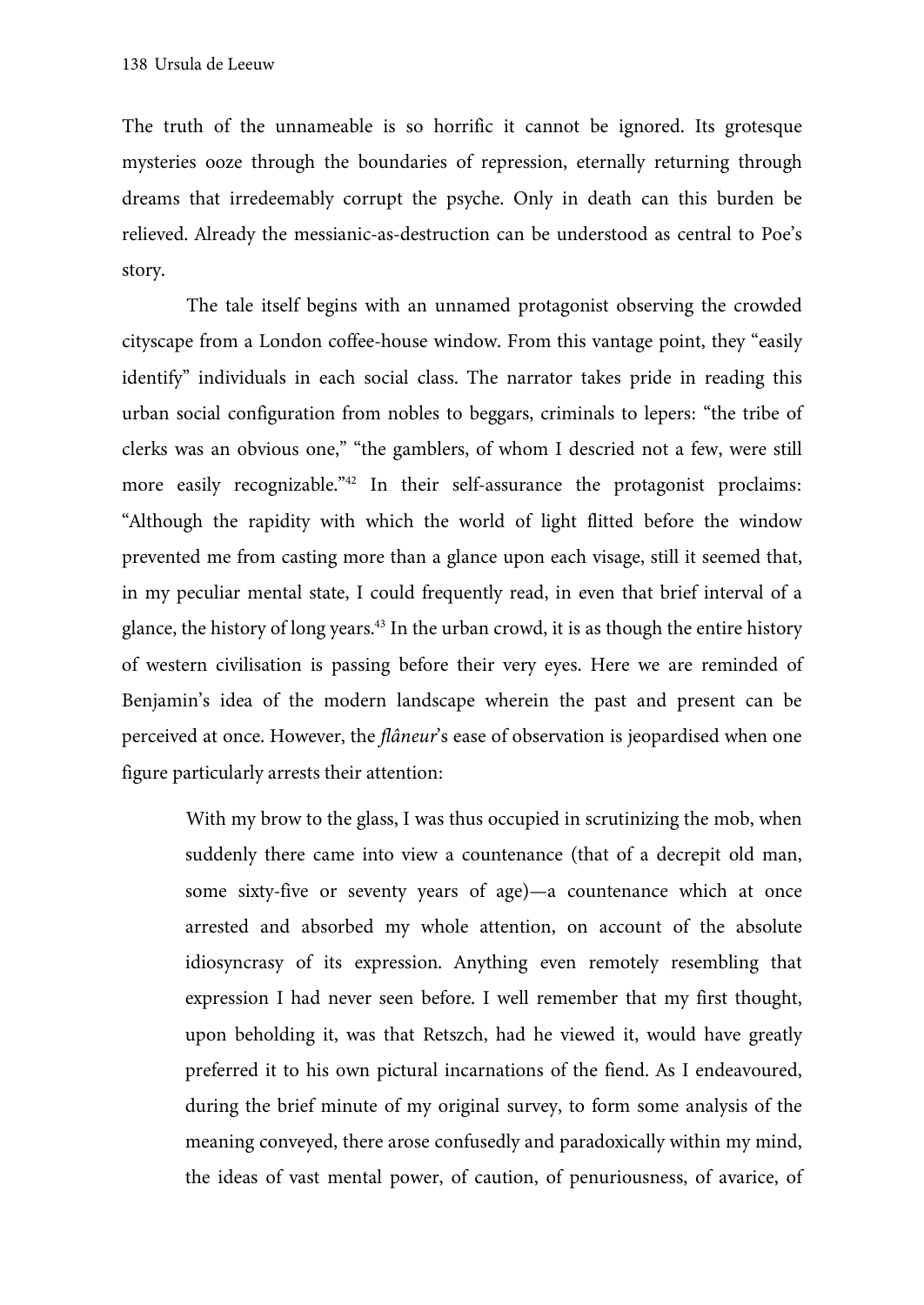coolness, of malice, of blood-thirstiness, of triumph, of merriment, of excessive terror, of intense—of supreme despair. I felt singularly aroused, startled, fascinated. "How wild a history," I said to myself, "is written within that bosom!"<sup>44</sup>

The observer cannot place the man into any social categories foundational to their world view. They are thus struck with wonder, confusion, and terror at the apprehension of such a character. This uncanny confrontation is likened to the terror produced in the fiendish creations of German artist Moritz Retszch; the illustrator of the devil in Goethe's *Faust*. <sup>45</sup> As in *Frankenstein*, Poe's man of the crowd is linked to the demonic as he eclipses the dominant (religious) order with a profane illumination. Instead of seeing the "history of long years" in the visage of the man, the observer can only grasp at a "wild history."

As the narrator follows the man into the night, they find no answers to their questions—only the conclusion that to pursue him further would be futile. For he is the very book that "does not permit itself to be read." He cannot be placed in the language of existing monolithic structures.<sup>46</sup> He is the unknown that has not yet been written into history. And yet, as a man of the crowd, he depends on the urban sprawl. As Poe's narrator describes: "The old man … is the type and the genius of deep crime. He refuses to be alone. He is the man of the crowd."<sup>47</sup> Thus it can be said that the man of the crowd is *also* a figure of *flâneurie*: the *flâneur* of the past who operated from a position of alterity. This is inherent to his presence as a dialectical image of horror as, through psychological rupture, he conflates the characteristics of the *flâneur* in its past and present possibilities. To return to Buck-Morss:

The flaneur thus becomes extinct only by exploding into a myriad of forms, the phenomenological characteristics of which, no matter how new they may appear, continue to bear his traces, as *Urform*. This is the "truth" of the flaneur, more visible in his afterlife than in his flourishing.<sup>48</sup>

It is in this way that the messianic recalls the revolutionary possibilities of the past and creates them anew in the eternal corruption of the present. In the same way that the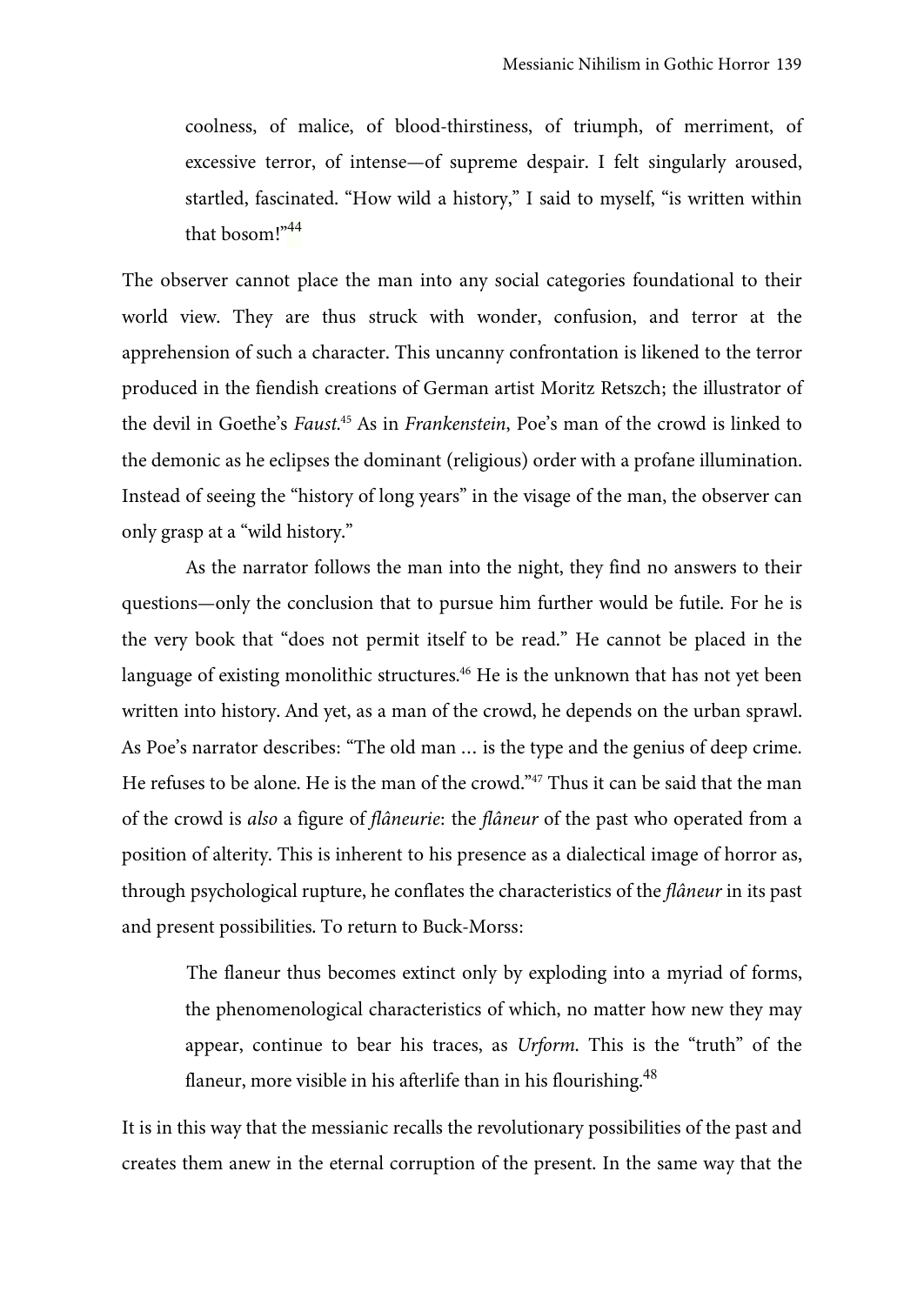alterity of Frankenstein's monster was only further immortalised in his extinction, so the radical possibilities of the *flâneur* can be resurrected to rupture its commodified existence in the present. This is what makes the man of the crowd unnameable, for he messianically transforms the "history of long years" into a "wild history" before the narrator's very eyes. And yet, while dangerously threatening the stability of the narrator's ego, the man of the crowd induces profound fascination. As cultural theorist Mark Fisher suggests in *The Weird and the Eerie*:

The allure that the weird and the eerie possess is not captured by the idea that we "enjoy what scares us." It has, rather, to do with a fascination for the outside, for that which lies beyond standard perception, cognition and experience.<sup>49</sup>

In the narrator's pursuit of the man of the crowd they affirm the genius of his existence. It is terrifying, but they move toward it. They long to know the unknown, and in turn expose the limitations of their understanding.

While in *Frankenstein* the messianic moves through pain and suffering, in Poe it also traverses plains of wonder and intrigue that communicate the desire for something beyond meaning. Here the messianic power of horror is both *weak* and unknown. It uses the repressed images of the past to motivate redemption in the present, but also emerges with an unnameable face unknown to historical categories. It is in this way that the Gothic provides a solution to Benjamin's problem with the messianic in the commodified conditions of modernity. For established ontological conditions must be destroyed to allow for the radically new. This is a horrific sacrifice that the historical materialist must be willing to make.

#### CONCLUDING REMARKS

In both texts we find a messianic trajectory catalysed by the dialectical image of horror, the locus in which the possibilities of the past and present collide in the Now. The profanity of the Gothic makes ruins of historical progress, digging deep within the excremental excess of humanity to produce the messianic-as-horror. It is in the psychology of the Gothic that eternal rupture can be found, thus incarnating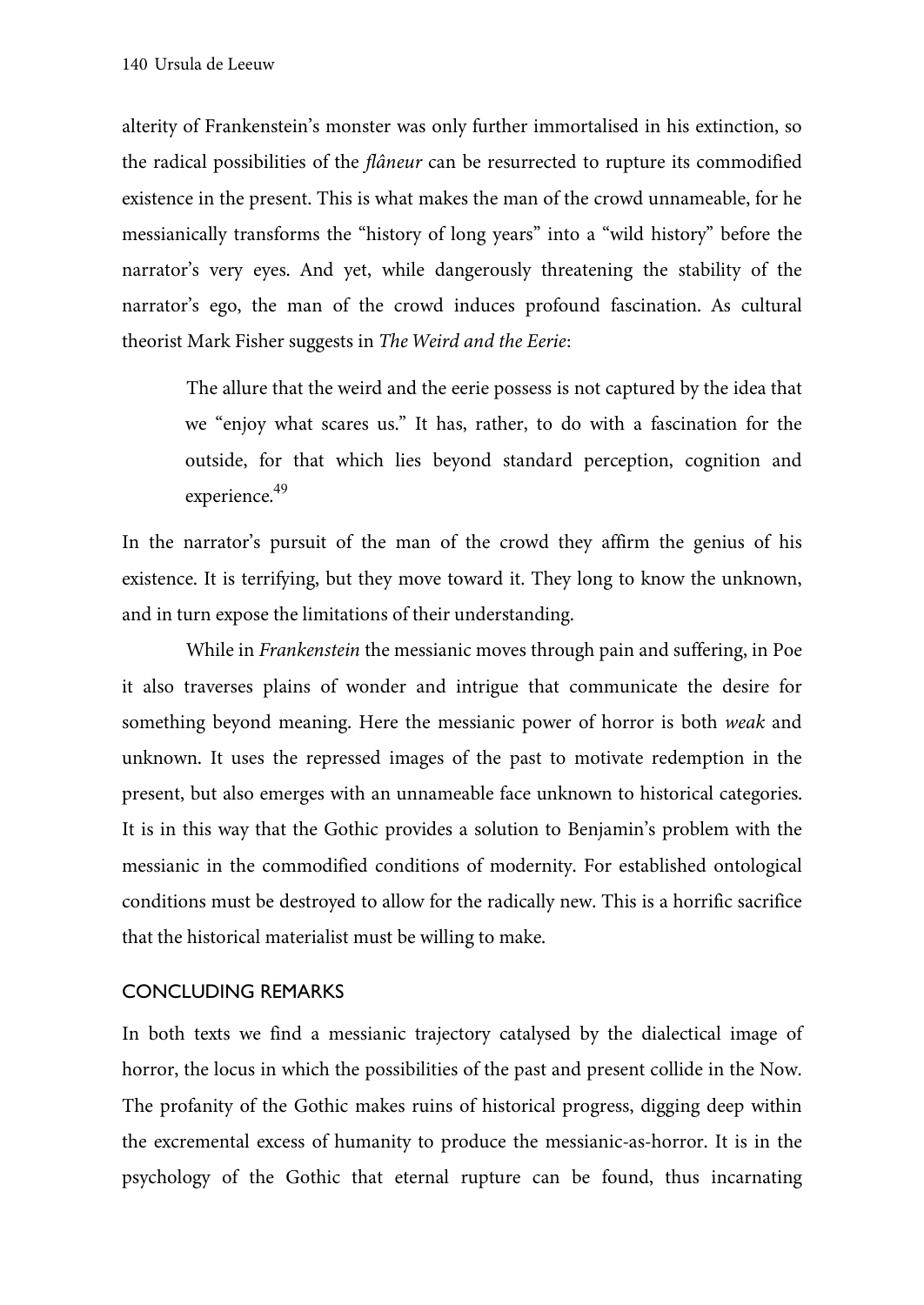Benjamin's *happiness as messianic rhythm* in the gothic figure's redemption-asdestruction. In its profanity, the dialectical image of horror is also linked to the demonic. It proclaims the death of God, thereby engaging with a profane illumination beyond the meaning of the sacred. Thus, terror is also a sublime terror; it shakes one's civil subjectivity to the core, but also makes one wonder at the gaps within their knowledge.<sup>50</sup> The basis of this rhetoric lies in nihilism, but a nihilism that liberates; a messianic nihilism. In its eternal interruption of history-as-progress, the presence of the unnameable exposes the limits of humanity and rejoices. For we have not yet learned of the unknown, and thus we submit ourselves to its future.

URSULA DE LEEUW is a Melbourne-based writer with a focus on the intersection between art and technology. In 2013 Ursula completed her Bachelor of Arts in English and European Studies at the University of Adelaide. In 2016, Ursula was awarded first class honours in Art History at the University of Melbourne. Ursula is currently undertaking her Masters in Art Theory at Monash University with an interdisciplinary focus on the discourses of speculative fiction.

#### NOTES

<sup>1</sup> Walter Benjamin, "Theses on the Philosophy of History," in *Illuminations,* ed. Hannah Arendt (New York: Schocken Books, 1968), 260–261.

<sup>2</sup> Walter Benjamin, "Paris, the Capital of the Nineteenth Century," in *The Writer of Modern Life*, ed. Michael W. Jennings (Cambridge: Belknap Press, 2006), 41.

<sup>3</sup> Benjamin, "Paris," 41.

<sup>4</sup> However, it is worth noting that Benjamin was not anti-theological. After all, he ends the last passage of his theses with a note on Judaism: "We know that the Jews were prohibited from investigating the future. … This does not imply, however, that for the Jews the future turned into homogenous, empty time. For every second of time was the strait gate through which the Messiah might enter." It is not to say that the conceptual value of the messianic is Judaism does not hold resonance with the messianic in the profane. Rather, Benjamin relies on a reconsideration of the messianic within modern consciousness, a realm of the profane in which humankind takes it upon themselves to "investigate the future," rather than devoting it to the foretelling of scripture. Benjamin, "Theses," 264.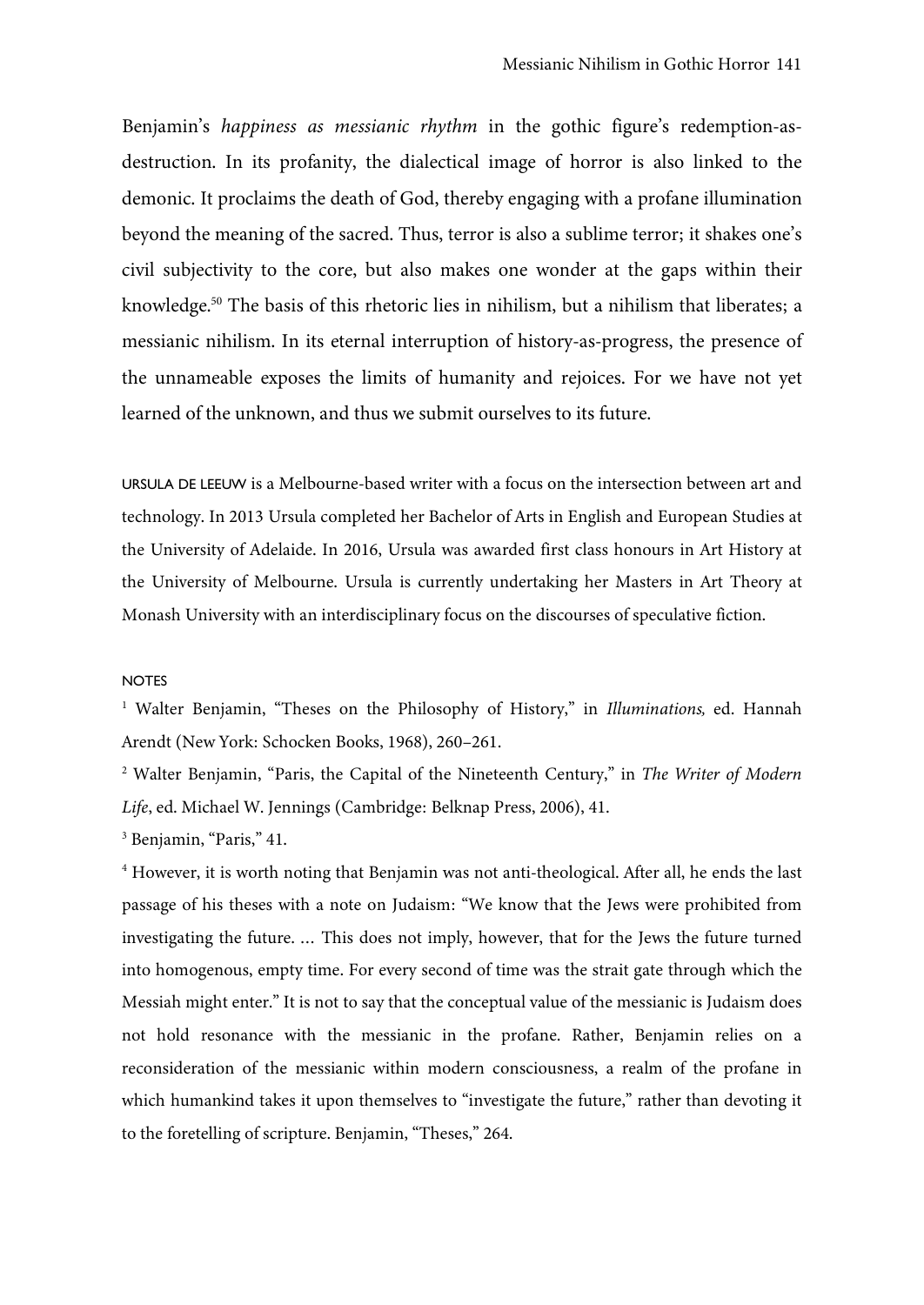<sup>5</sup> Sami Khatib, "The Messianic Without Messianism: Walter Benjamin's Materialist Theology," *Anthropology and Materialism* 1 (2013): 7, DOI: 10.4000/am.159.

<sup>6</sup> Benjamin, "Theses," 254.

<sup>7</sup> Alfredo Lucero-Montano, "Walter Benjamin's Historical Materialism," *Palinurus* 11 (2007): http://anselmocarranco.tripod.com/id56.html.

<sup>8</sup> Khatib, "The Messianic Without Messianism," 10.

<sup>9</sup> Khatib, "The Messianic Without Messianism," 3.

<sup>10</sup> Benjamin sees The French Revolution as emblematic of the modern, profane messianic drive: "History is the subject of a structure whose site is not homogenous, empty time, but time filled by the presence of the now… The French Revolution viewed itself as Rome reincarnate." This realisation of non-linear time, the "tiger's leap into the past" in the act of redemption is the messianic in motion, however must be divorced from the "arena where the ruling class gives the commands." Rather, "the same leap into the open air of history is the dialectical one, which is how Marx understood the revolution." Benjamin, "Theses," 261.

<sup>11</sup> Jonathan Lear, *Happiness, Death, and the Remainder of Life* (Cambridge: Harvard University Press, 2000), 129.

<sup>12</sup> Benjamin, "Theses," 261.

<sup>13</sup> Walter Benjamin, "Theologico-Political Fragment," in *Reflections: Essays, Aphorisms, Autobiographical Writings*, ed. Peter Demetz (New York: Harcourt Brace Jovanovich, 1978), 312–313.

<sup>14</sup> Benjamin, "Theologico-Political Fragment," 313.

<sup>15</sup> Walter Benjamin, "Paralipomena to 'On the Concept of History," in *Walter Benjamin: Selected Writings,* vol. 4*, 1938–1940*, ed. Howard Eiland and Michael W. Jennings (Cambridge: Belknap Press, 2006), 402.

<sup>16</sup> Sigmund Freud, "Beyond the Pleasure Principle," in *On Metapsychology: The Theory of Psychoanalysis*, ed. James Strachey (London: Penguin Books, 1984), 315.

<sup>17</sup> Walter Benjamin, "World and Time," in *Walter Benjamin: Selected Writings*, vol. 1, *1913– 1926*, ed. Marcus Bullock and Michael W. Jennings (Cambridge: Belknap Press, 2004), 226.

<sup>18</sup> Walter Benjamin, "The Concept of Criticism in German Romanticism," in *Walter Benjamin: Selected Writings*, vol. 1, *1913–1926*, ed. Marcus Bullock and Michael W. Jennings (Cambridge: Belknap Press, 2004), 142.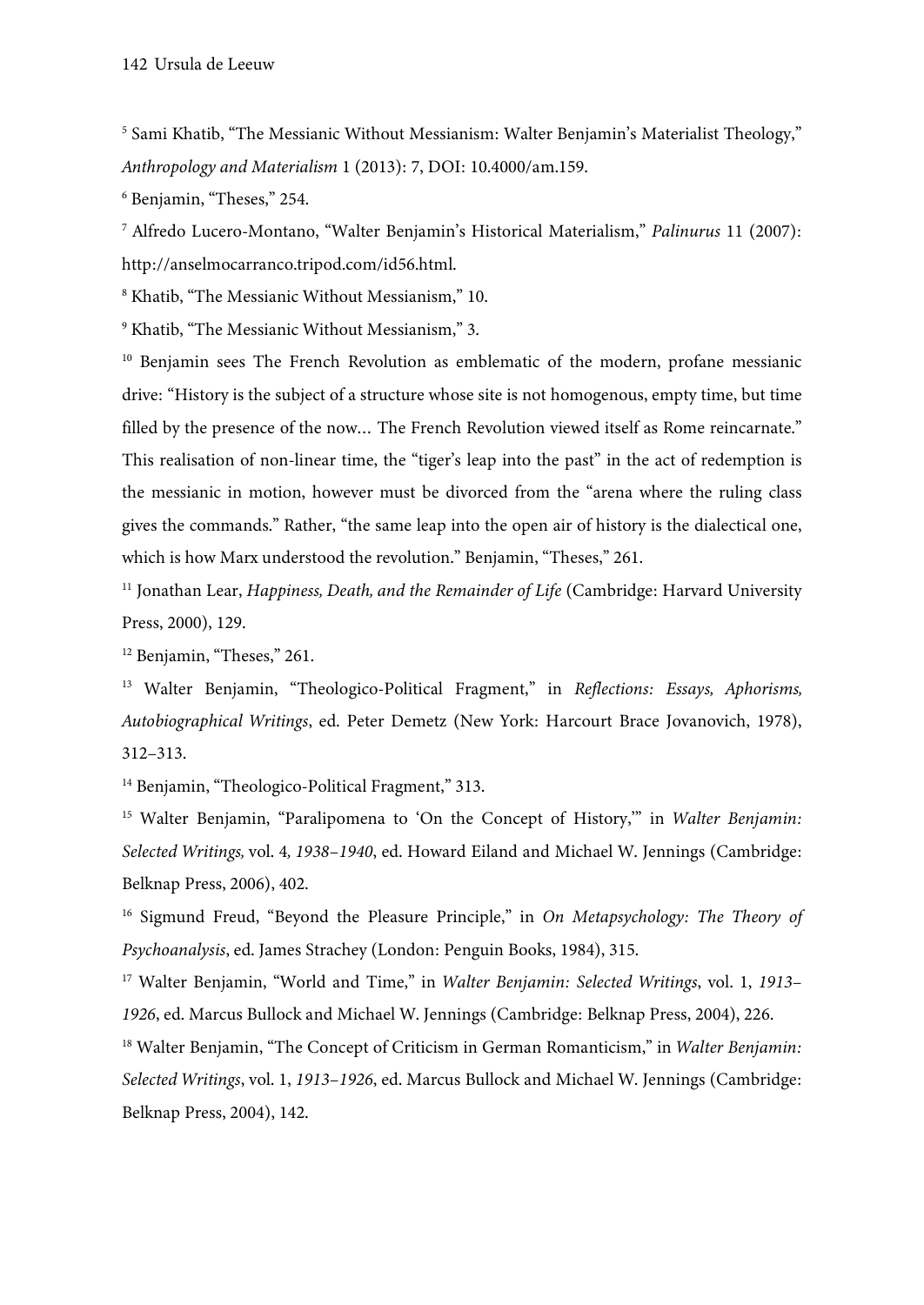<sup>19</sup> Michael Gillespie, "Nihilism in the Nineteenth Century: From Absolute Subjectivity to Superhumanity," in *The Edinburgh Critical History of Nineteenth-Century Philosophy,* ed. Alison Stone (Edinburgh: Edinburgh University Press, 2011), 281.

<sup>20</sup> Gillespie, "Nihilism in the Nineteenth Century."

<sup>21</sup> Mary Shelley, *Frankenstein; or, The Modern Prometheus* (London: Penguin, 1992), 55.

<sup>22</sup> Shelley, *Frankenstein*, 49.

<sup>23</sup> Mary Shelley, "Author's Introduction to the Standard Novels Edition (1831)," in *Frankenstein; or, The Modern Prometheus* (London: Penguin, 1992), 9.

<sup>24</sup> Shelley, *Frankenstein*, 56.

<sup>25</sup> Julia Kristeva, *Powers of Horror: An Essay on Abjection,* trans. Leon S. Roudiez (New York: Columbia University Press, 1982), 13.

<sup>26</sup> Kristeva, *Powers of Horror,* 15.

<sup>27</sup> Andrew Smith, "*Frankenstein*: Sublimity Reconsidered, Foucault and Kristeva" in *Gothic Radicalism (*New York: Macmillan, 2000), 46.

<sup>28</sup> Shelley, *Frankenstein*, 130.

<sup>29</sup> Shelley, *Frankenstein*, 131.

<sup>30</sup> Shelley, *Frankenstein*, 131.

<sup>31</sup> Benjamin, "Fragment," 313.

<sup>32</sup> Walter Benjamin, "Surrealism," in *Reflections: Essays, Aphorisms, Autobiographical Writings*, ed. Peter Demetz (New York: Harcourt Brace Jovanovich, 1978), 180.

<sup>33</sup> Benjamin, "Surrealism," 187.

<sup>34</sup> Benjamin, "Surrealism," 182.

<sup>35</sup> The similarity of these two theories of revolutionary nihilism has been discussed in scholarship, such as: James McFarland, *Constellation: Friedrich Nietzsche and Walter Benjamin in the Now-Time of History* (New York: Fordham University Press, 2012).

<sup>36</sup> Shelley, *Frankenstein*, 138.

<sup>37</sup> Benjamin, "Paris, the Capital of the Nineteenth Century," 40.

<sup>38</sup> Susan Buck-Morss, "The Flaneur, the Sandwichman and the Whore: The Politics of Loitering," *New German Critique*, no. 39 (1986): 103.

<sup>39</sup> Tom Gunning, "From the Kaleidoscope to the X-Ray: Urban Spectatorship, Poe, Benjamin, and *Traffic in Souls* (1913)," *Wide Angle* 14, no. 4 (1997): 28.

<sup>40</sup> Edgar Allan Poe, "The Man of the Crowd" (Adelaide: ebooks@Adelaide, 2014).